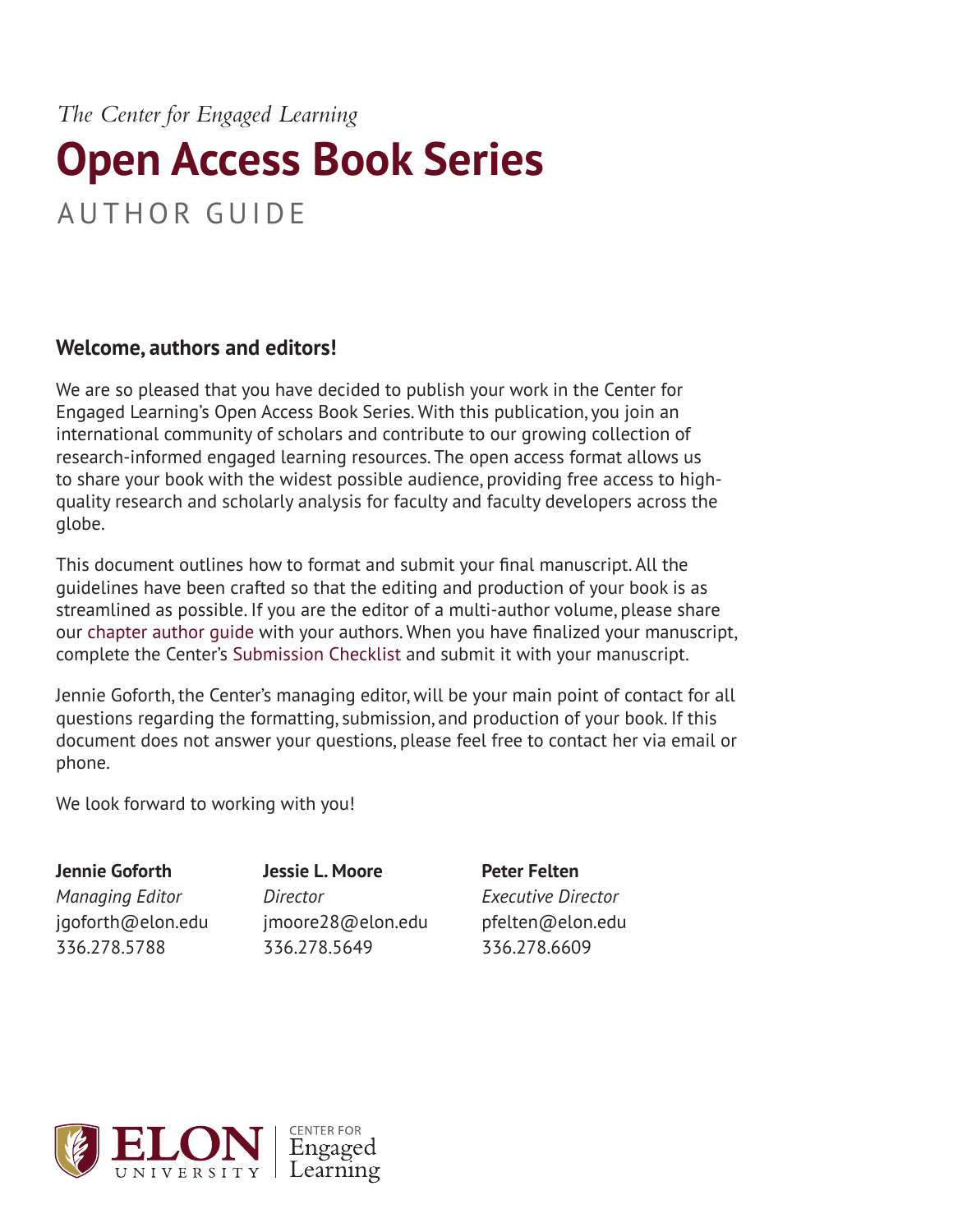## **Submitting Your Manuscript**

Please send your manuscript to Jennie via email [jgoforth@elon.edu] as a Microsoft Word document. If you want to use another program, please consult with us before you submit. If your files are too large to email, please upload all your documents in one folder to Dropbox and share with jgoforth@elon.edu.

The main text of the manuscript should be combined into one document (rather than separate documents for each chapter). Your supplemental resources should all be in one separate document. Name each document as follows:

authorlastname\_brieftitle\_text.docx authorlastname\_brieftitle\_supplmat.docx

## **Manuscript Sections**

Your manuscript should include the following sections:

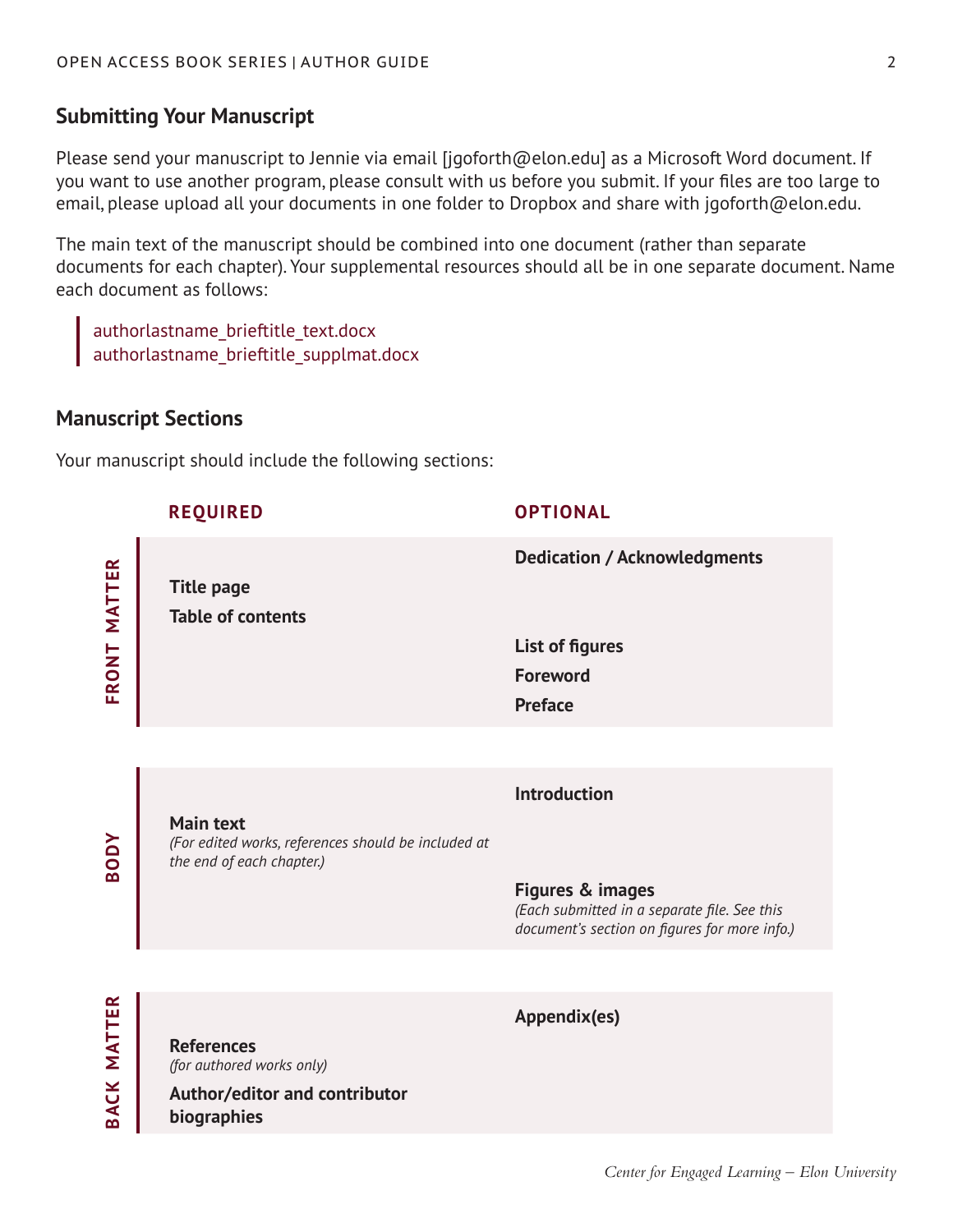## **Formatting**

Generally, please use as little special formatting as possible as this makes editing and production easier for our staff, and consult the *Chicago Manual of Style, 17th edition*, for style and grammar choices. Please also follow these specific formatting guidelines:

1. Text should be

- Left aligned
- Double-spaced with 1-inch margins
- In 12-point font (Calibri, Times New Roman, or some other commonly used font)

2. Type only one space after each period.

3. Use the serial comma.

My favorite colors are blue, teal, and magenta.

4. In a header or footer, include the name of the book and page number on each page.

5. Headings should be in headline style (capitalize all major words). Style headings simply and consistently, for example:

**First-Level Headings Bold and Large Second-Level Headings Bold** *Third-Level Headings Italic*

6. Indent block quotes.

7. Do not embed hyperlinks in text. Instead, paste the full URL into the text and surround it with brackets.

The Center for Engaged Learning [https://www.centerforengagedlearning.org/] brings together international leaders in higher education to develop and to synthesize rigorous research on central questions about student learning.

If you want to include links to the supplemental resources for your book, please make a note within the text and surround it with brackets. Avoid numbers for the supplemental resources since new resources might be added, and resources reorganized, after production of the main text.

As we discuss in greater detail in the ["Outcomes of Pedagogical Partnership Work" resource]…

8. Do not use text boxes in Microsoft Word. If you have content that you want styled as a box or in some way set off from the main text, surround the text with descriptive tags instead. For example:

<note>Students mentioned that it can be hard to remember...</note> <box>Student Partner Orientation Schedule ... </box>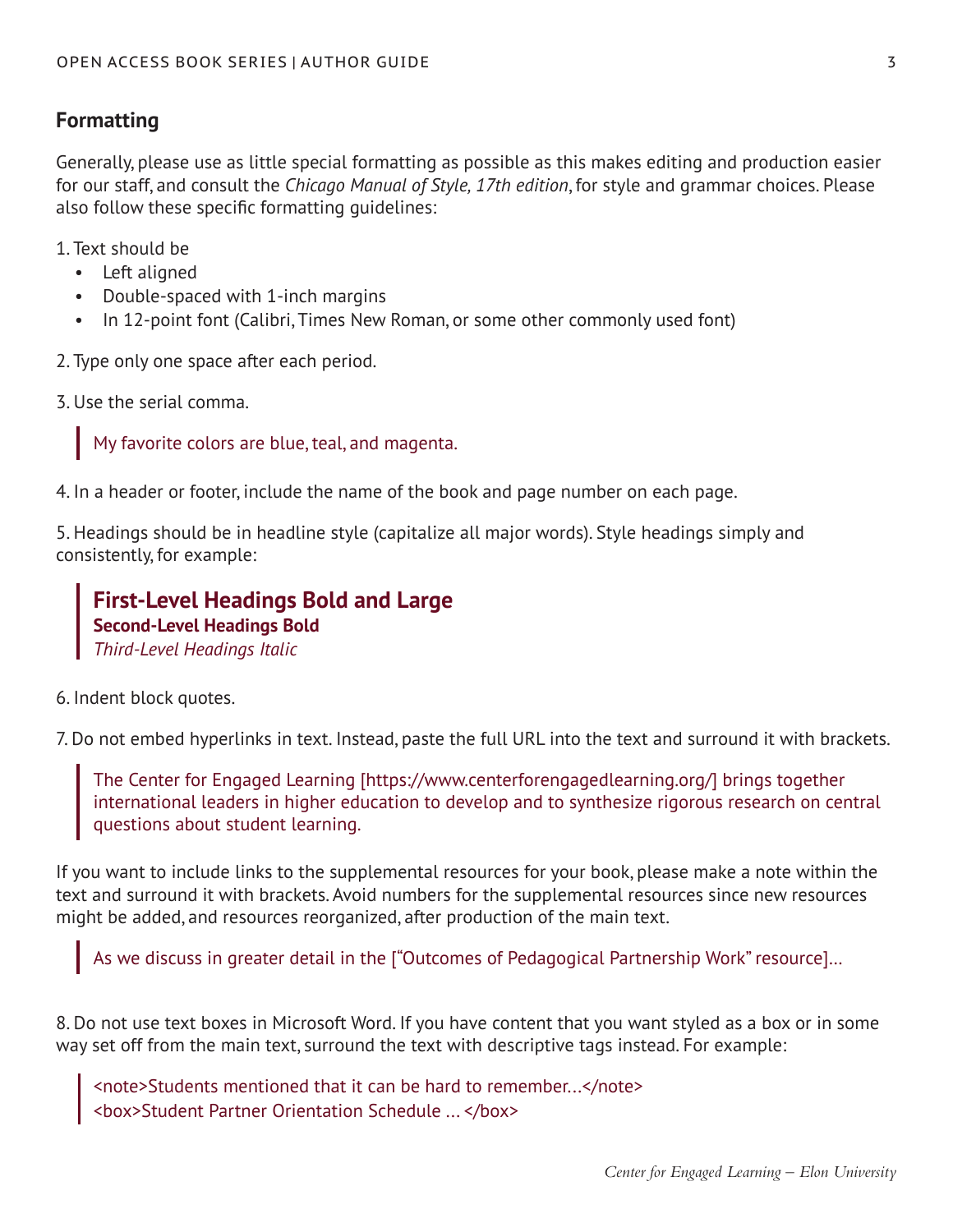## **Inclusive Language**

Gender-neutral and bias-free language makes our audiences feel respected and included, reduces any distraction for the reader, and maintains our credibility.

These resources give practical recommendations for using inclusive language:

- UNC Writing Center's Gender Inclusive Language (*[https://writingcenter.unc.edu/tips-and-tools/gender](https://writingcenter.unc.edu/tips-and-tools/gender-inclusive-language/)[inclusive-language/](https://writingcenter.unc.edu/tips-and-tools/gender-inclusive-language/)*)
- *• Chicago Manual of Style, 17th edition,* 5.251-5.260
- NCTE Statement on Gender and Language (*<https://www2.ncte.org/statement/genderfairuseoflang/>*)

Also remember that you are writing for an international audience and some terminology may be confusing for people from other countries. If you use a term that is specific to your region, consider including an explanation.

#### **References**

Follow the *Chicago Manual of Style, 17th edition*, author-date style for all in-text citations and reference lists. A convenient quick guide is available on their website at *[https://www.chicagomanualofstyle.org/tools\\_](https://www.chicagomanualofstyle.org/tools_citationguide/citation-guide-2.html) [citationguide/citation-guide-2.html](https://www.chicagomanualofstyle.org/tools_citationguide/citation-guide-2.html).*

Author names should be listed as they appear in the source (on the title page or article header). Titles should use headline-style capitalization.

Felten, Peter, John N. Gardner, Charles C. Schroeder, Leo M. Lambert, and Betsy O. Barefoot. 2016. *The Undergraduate Experience: Focusing Institutions on What Matters Most*. San Francisco, CA: Jossey-Bass.

In-text citations should list author/editor and year of publication, with no intervening punctuation. For direct quotes, include the page number.

(Felten 2014) (Felten 2014, 223)

For sources with multiple authors/editors, only the first-listed name is inverted in the reference list.

|              | In-text citations     | Reference list                                                                                                                                                                                                     |
|--------------|-----------------------|--------------------------------------------------------------------------------------------------------------------------------------------------------------------------------------------------------------------|
| 1-3 authors  | (Moore and Bass 2017) | Moore, Jessie L., and Randall Bass, eds. 2017. Understanding Writing Transfer:<br>Implications for Transformative Student Learning in Higher Education. Sterling,<br>VA: Stylus Publishing.                        |
| 4-10 authors | (Felten et al. 2016)  | Felten, Peter, John N. Gardner, Charles C. Schroeder, Leo M. Lambert, and<br>Betsy O. Barefoot. 2016. The Undergraduate Experience: Focusing Institutions<br>on What Matters Most. San Francisco, CA: Jossey-Bass. |

For further details and more examples, refer to the *Chicago Manual of Style* or their [online guide](https://www.chicagomanualofstyle.org/tools_citationguide/citation-guide-2.html).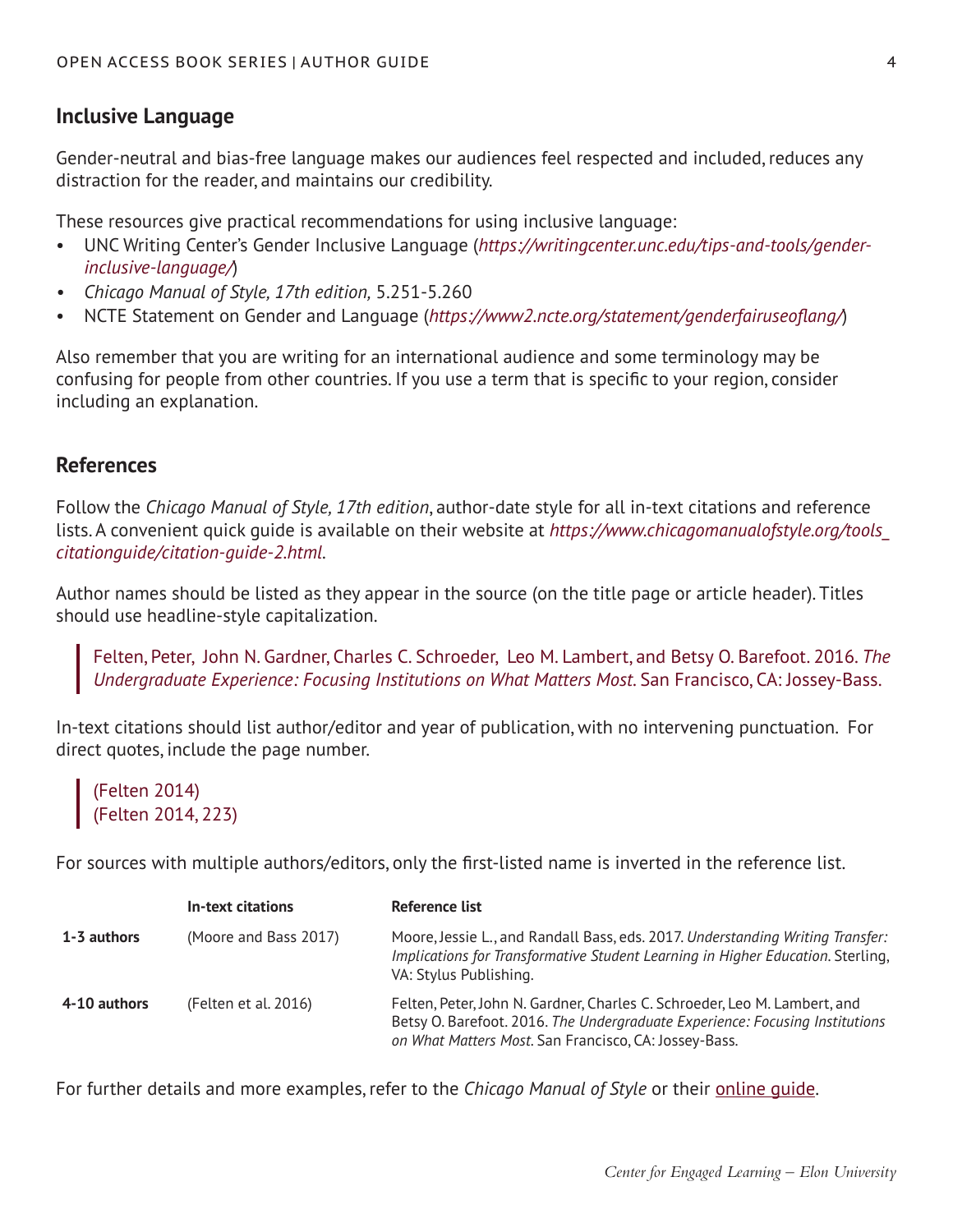## **Permissions**

Authors/editors are responsible for obtaining all permissions needed. If you quote extensively from a published work, please contact the publisher to obtain permission to reprint that portion of the text.

If you are including figures and images that you did not create, you must obtain permission for all copyrighted material. Submit the Center for Engaged Learning's [Permissions Form](https://www.centerforengagedlearning.org/wp-content/uploads/2019/06/permissions_form.pdf) for each copyrighted item in your book. Detailed instructions for how to complete and submit the form are included in the Permissions Form document.

#### **CREDITING FIGURE AND IMAGE SOURCES**

All figures and images not created by the authors should include a credit line as part of the caption.

Credit lines for **copyrighted material for which you have obtained permission** should include the author, title, publication details, and page number (or URL):

Reproduced by permission from Jessie L. Moore and Randall Bass, *Understanding Writing Transfer* (Sterling, VA: Stylus Publishing, 2017), 23.

Credit lines for **material with a Creative Commons license** should follow Creative Commons' recommended attribution guidelines:

"Fall All Over" (https://www.flickr.com/photos/depalo/8176818887) by Brian DiPalo is licensed under CC BY-NC-ND 2.0.

Credit lines for **material in the public domain** are not required, but are recommended for readers' information:

Image from the Durwood Barbour Collection of North Carolina Postcards (P077), North Carolina Collection Photographic Archives, Wilson Library, UNC-Chapel Hill.

For more information, consult the *Chicago Manual of Style, 17th edition*, 3.29-3.37.

### **Figures and Images**

We encourage you to consider whether including visuals would enrich your text. Data visualizations, diagrams of concepts, and other types of images can convey meaning quickly and effectively to your readers.

We are happy to consult with you on what types of figures and images might work well with your content, and we have a limited ability to create new graphics for your book, or work with you to improve existing visuals. Please contact Jennie if this sounds helpful to you!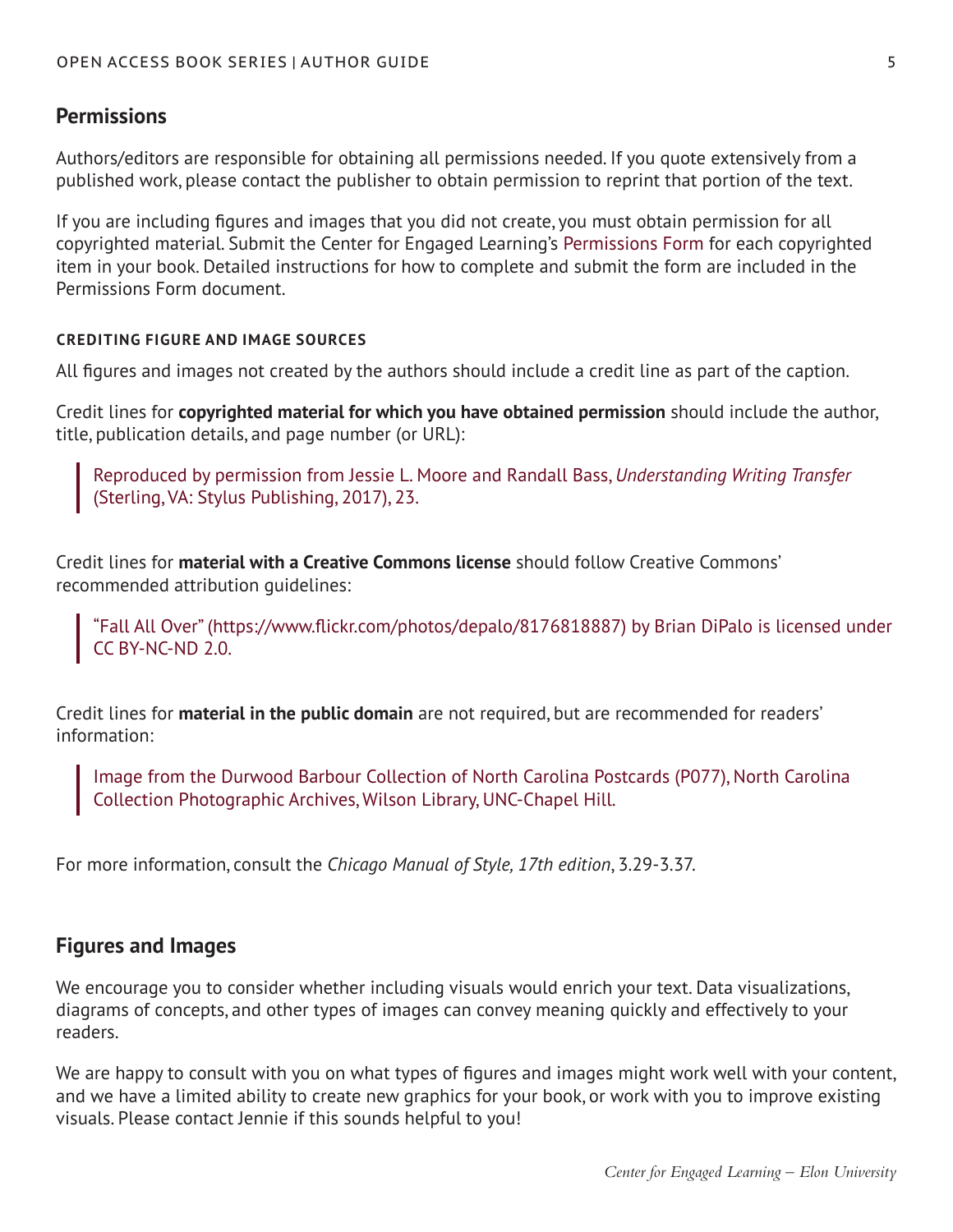#### **SUBMITTING FIGURES AND IMAGES**

Submit each figure and image as a separate file, ideally in the file format from the program it was created in. For example, if you use Excel to create a chart, submit the Excel file; if you use PowerPoint to create a diagram, submit the PowerPoint file.

Acceptable file formats include .jpg, .tiff, .png, .eps, .ai, .doc/.docx, .ppt/.pptx, .xls/.xlsx. If you have a figure or image in another file format, contact Jennie before submission.

Sequentially label each figure within each chapter. For example, the first figure in chapter 5 would be "Figure 5.1".

Name image files as follows:

## authorlastname\_brieftitle\_figure5.1

Do not embed your figures and images within your text. Instead, note where they should be placed by putting the figure number in angle brackets. If you would like a caption to be placed with the figure (for example, to describe the content or give source/permission information), include that within angle brackets. For example:

#### <Figure 5.1>

<Postcard of Elon College, circa 1915. Image from the Durwood Barbour Collection of North Carolina Postcards (P077), North Carolina Collection Photographic Archives, Wilson Library, UNC-Chapel Hill.>

#### **IMAGE SIZE**

Images must be large enough to be reproduced in print without pixilation or blurriness. Generally, we will convert all images to 300 dpi.

The size required will depend on the trim size of your book, as well as how large you want the image to be on the page. For example, if your book will be 6"x9" and you want the image to fill the page, then your image should be at least  $1,800px$  by  $2,700px$  (6 inches at  $300dpi = 1,800px$ ).

It's always better to send a larger file, as it is easy to reduce the size, but difficult to increase the size. If your image's resolution is below 300, please do not resize it yourself. If you are worried that your image is too small, contact Jennie, who will work with you to determine if the image can be used.

#### **COLOR AND GRAYSCALE**

Color may be used in figures, as many of our readers will be accessing the book online. However, if a reader prints all or part of the book, or if the Center decides to publish the book in eBook or Print-on-Demand format, all figures will still need to be effective in grayscale. Especially for data visualizations, make sure that there is sufficient differentiation among the shades of gray for people to distinguish them.